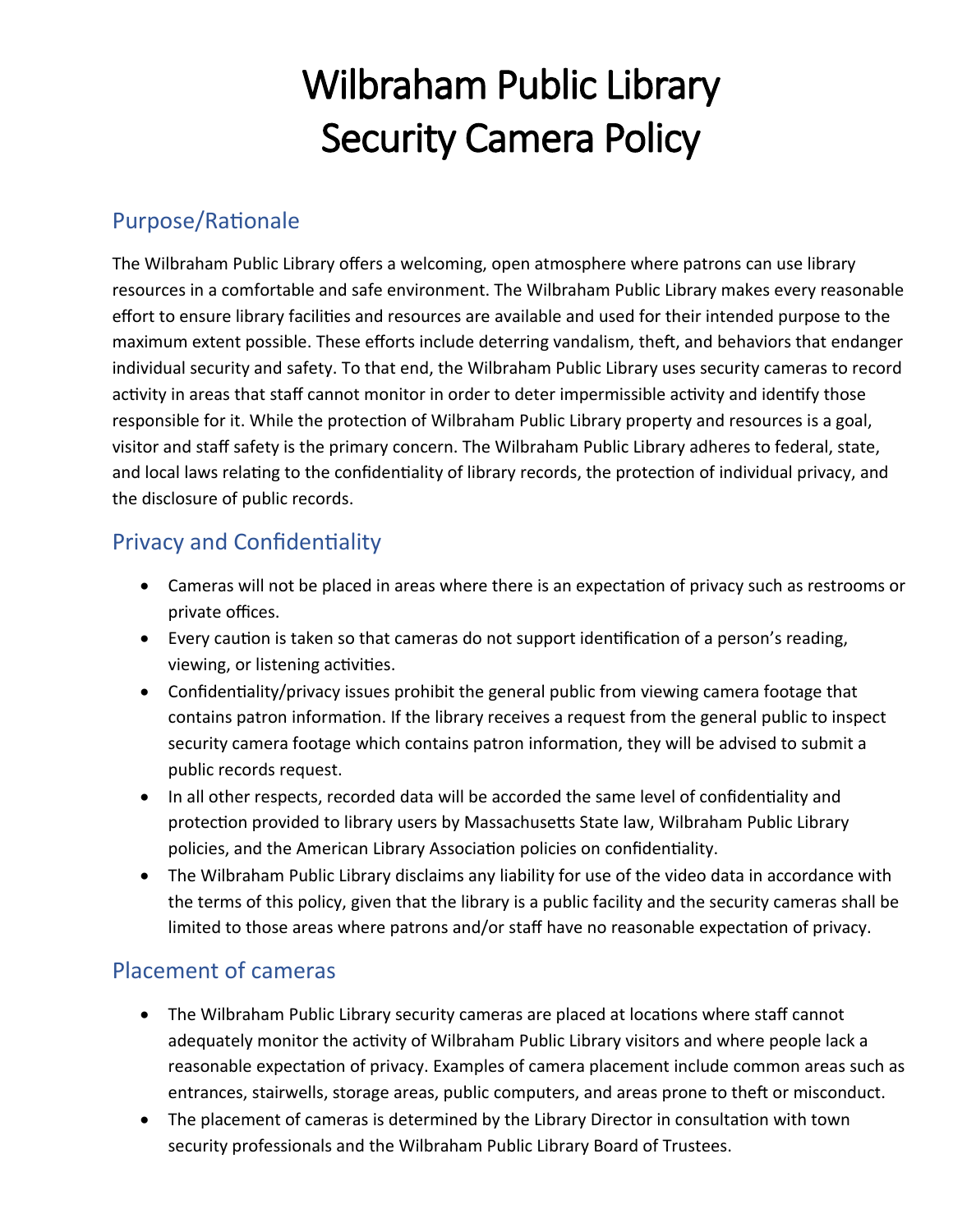# Wilbraham Public Library Security Camera Policy

- Use and placement of security cameras is subject to the approval of the Wilbraham Public Library Trustees.
- Cameras will not be installed in areas of the library where individuals have a reasonable expectation of privacy, such as restrooms or private offices, nor are they positioned to identify a person's reading, viewing, or listening activities in the library.

### Public notice

Signage to indicate that security cameras are being used will be posted at Wilbraham Public Library entrances and on the Wilbraham Public Library website at all times.

## Security and Data

- The Wilbraham Public Library does not commit to real time monitoring. Staff and visitors are urged to attend to their personal belongings as the Wilbraham Public Library does not assume responsibility for their safe keeping. The Wilbraham Public Library is not responsible for the loss of personal property or personal injury.
- Images are stored for 14-30 days, although data may be preserved for longer in the case of an ongoing investigation.
- Video records and still photographs may be used by authorized individuals to identify those responsible for library policy violations, criminal activity on library property, or actions considered disruptive to normal library operations as set forth in Wilbraham Public Library policies.
- Access to the archival footage in pursuit of documented incidents of injury, criminal activity, or violation of the Wilbraham Public Library Policy is restricted to designated library staff and Town of Wilbraham technology staff.

## Usage and Access

- The Director or Director's designee may use security camera footage to request law enforcement review for assessing a security risk or as part of an investigation.
- Requests for viewing images by law enforcement officials must be presented to the library director or designee.
- Images from library cameras may be shared with law enforcement entities if the Wilbraham Public Library Director is presented with a subpoena, a court order, or when otherwise required by law.
- The general public is not allowed access to security camera footage out of respect for confidentiality and privacy issues, regulations, and laws.
- Emergency responders: If an emergency situation arises at the Wilbraham Public Library, Wilbraham police, or other appropriate first responders, are granted temporary access to the